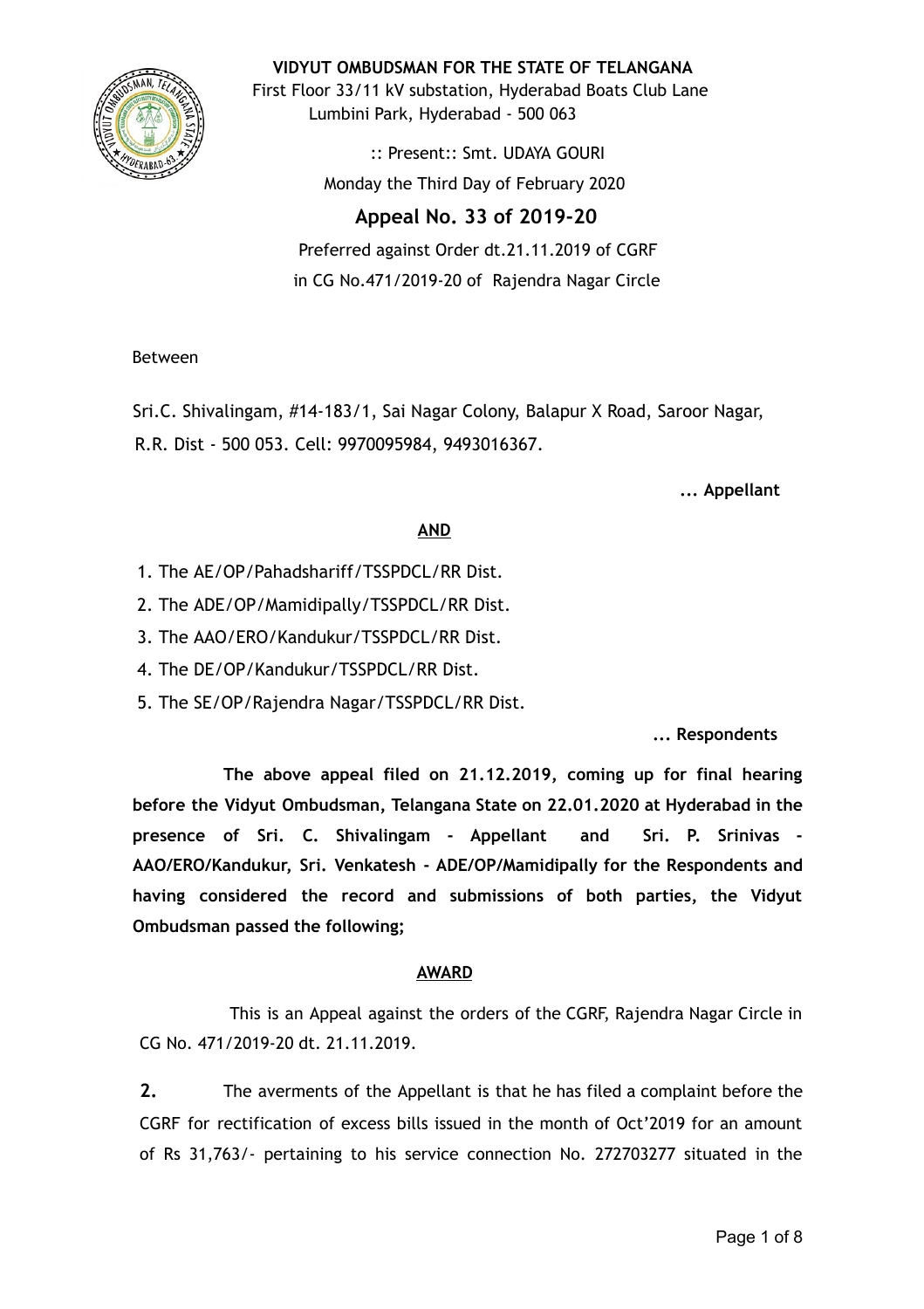premises bearing No. 14-183/1, Sainagar Colony, Balapur, Hyderabad and that the learned CGRF accepted the contentions of the Respondents that in view of the excess bills wrongly issued to the Appellant, they have revised the bills from Sep'2016 to Oct'2019 and have withdrawn Rs 15,557/-, in view of the report filed by the Respondents and closed the matter. They contended that the said rectification and withdrawal of bills by the Respondents has still not completely answered his grievances. Hence he has filed the present Appeal seeking withdrawal of the entire excess amount of Rs 31,763/- as their average consumption is below 100 units per month as can be seen from the earlier consumption reports.

**3.** The Appellant contended in the Appeal that he is a Resident of H.No.14-183/1, Sainagar Colony, Balapur, Hyderabad and that he was provided with the Service Connection bearing No.272703277 and has been paying Rs 450/- per month from the month of May'2015 i.e. from the date of the purchase of his house. As such he has been paying the consumption charges regularly but still he got a bill of Rs 31,763/- for the month of Oct'2019. He further stated that if one checks the bills for the last four months pertaining to his service connection the same shows Rs 200/ per month, but still he has been paying Rs 450/- per month and hence the question of he being liable to pay Rs 31,763/- in the month of Oct'2019 is beyond any scale of calculation and hence contended the contention of the Respondents that they revised the bills and have withdrawn Rs 15,557/- and as such he is liable to pay Rs 17,157/- is beyond his acceptance. Hence prayed that in view of his regular payments of the bills issued by the Respondents, the Respondents be directed to rectify the bills and withdraw the entire excess billed amount of Rs 31,763/- and not just Rs 15,557/- as done by the Respondents.

**4.** The Respondents on the other hand contended that with reference to the appeal on above CG.No 471/2019-20 it is to submit that the meter was already tested as MRT lab dated 27.07.2019 in presence of consumer and found the meter is working normal as per load.

However due to wrong bills issued to the period the bills were revised and Rs.15.55/- was credited to the consumer and balance Rs 17,157/- has to be paid by the consumer. In this regard it is to submit that if a consumer requires instalments for the balance amount of Rs 17,157/- we will permit him to pay in instalments also.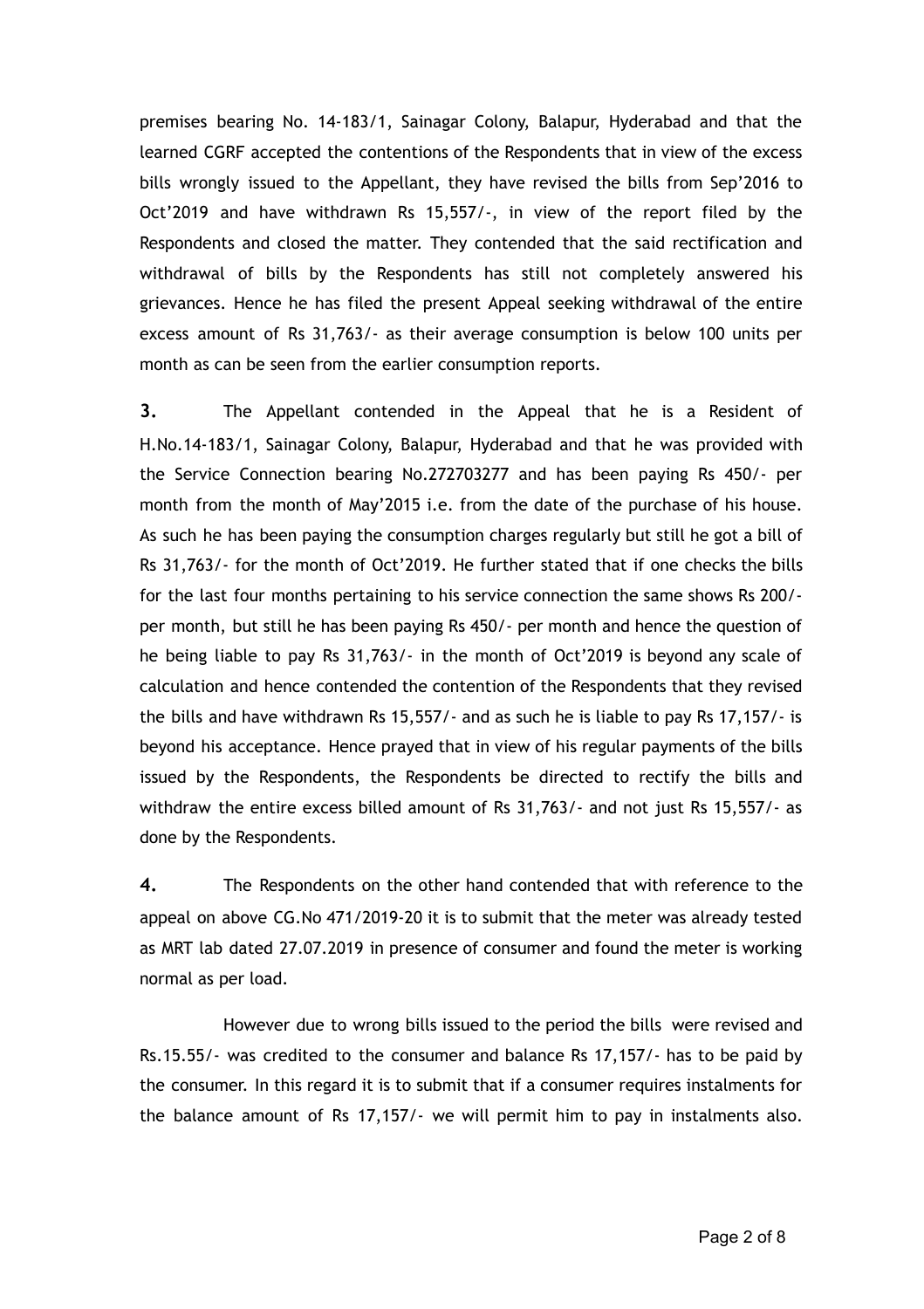As per CGRF instruction old meter was replaced on 07.11.2019. Submitted for taking further necessary orders please.

**5.** In reply to the written submissions of the Respondents, the Appellant filed the rejoinder stating that he and his tenants has not consumed these extra readings(3476 units). I purchased this house in May'2015. When I purchased the home I verified on the electricity bill it is clear no pendings bill. It is clearly a meter issue and bill collector issue.

Please check consumption history from May'2015 all the readings are 100 or 200 which are excess of readings. We consumed actually those are round figure readings. Due to this I have been paying an extra amount for 4.5 years.

For 5 months ( July-2015, Nov-2015, Dec-2015, Oct 2016 and Nov 2016) our house empty tenants vacated so we have not consumed any electricity during these periods.

If you check the last 3 months of consumption the readings are below 100(80,65,72) which are actual readings after they changed the meter. For the last 4.5 years.I have been paying 200 units or 100 units per month which are more than actual. Please consider all these things and get my extra money back.

I did not make any mistakes and paid the monthly bills regularly and visited each and every office by taking half day leave which is paid leave and waiting for my time without my mistake. If this happens from May' 2015 why AE did not ask bill collector or why the bill collector did not inform AE or his superiors.

**6.** The Respondent No.3 also filed written arguments stating that The AE/OP/Pahadi Shareef inspected the service for load particulars in the presence of his wife and signed in the inspector reports and the load particulars has given below:-

- 1. Tube lights 6 No X 40W =240 W
- 2. Fridge 1 No X 180 W=180 W
- 3. A.C 1 No X 1000W=1000W
- 4. Fans 2 No X 60 W=120 W
- 5. Mixture 1 No X500W=500W
- 6. Bore water 1 No X 760=760W
- 7. Sump motor 1 No X200w=200W Total=3000 Watts.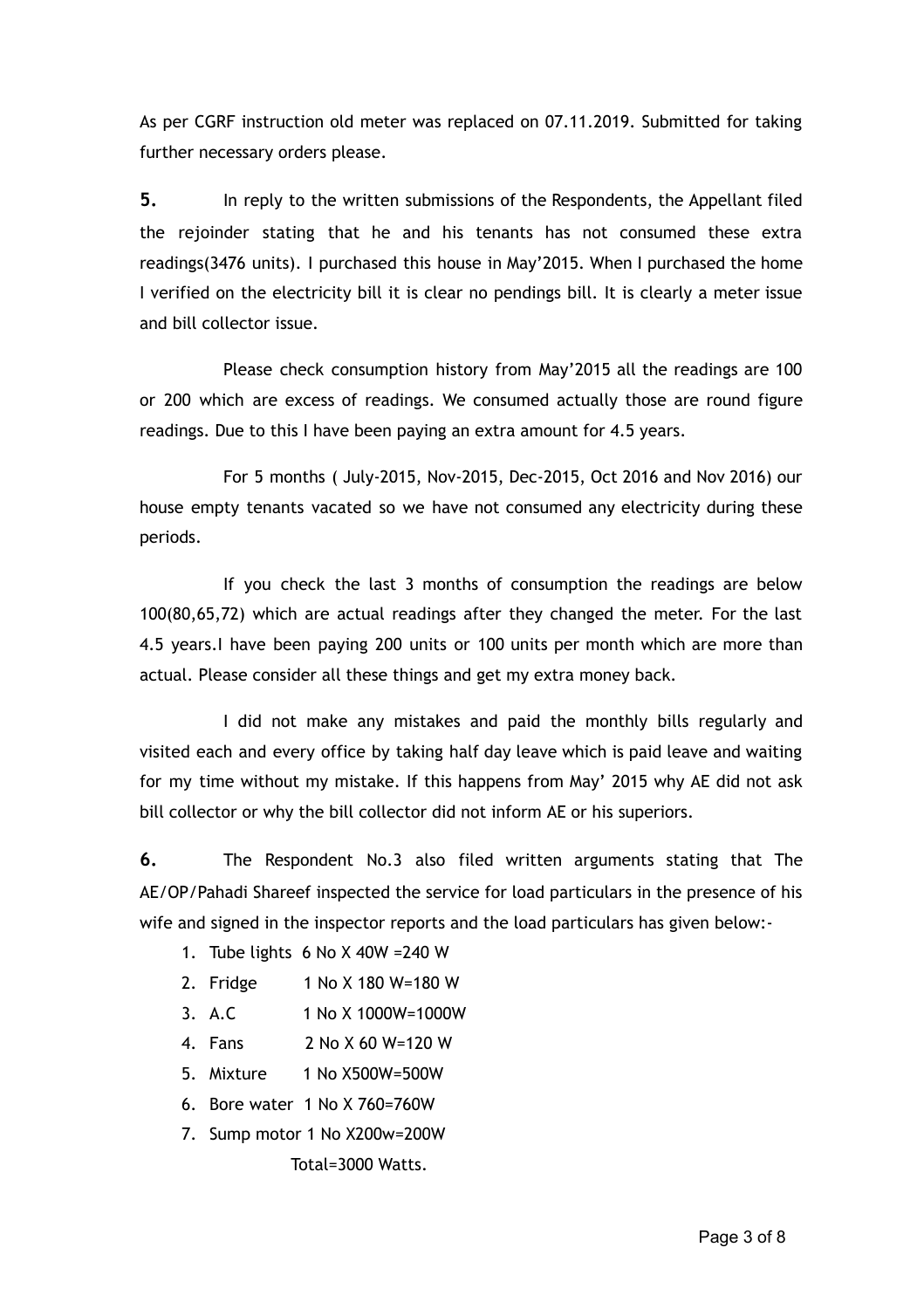The consumer and his tenants were using above loads from the release of supply I.e 10.10.2009 but consumer having only 1KW only but consumer using excess load without paying development charges and security deposit also and the consumer load was not yet regularised.

The consumer representation submitted to the Honorable Vidyut Ombudsman for replying to the ADE/OP/mamidipally for stating that he and his tenants did not use that much of units consumption and he paid regular bills and request for the refund the amount.

The consumer gave a sale agreement for this house from 06.042015 and the tenants used from release of supply and owner as changed from the M.Madhu kumar S/o late M.Seshanna. But not changes the tenant.

It is request to Honorable Vidyut Ombudsman, it is request that the consumer already using the consumption units and he got suppressed reading and the bills revision was given for Rs15,557/- instead of Rs 31249.00/- and the consumer has to pay Rs 17,157/- for using consumption units and if consumer unable to pay at a time , we will allow the installment and please issue the favourable order for us.

### **Heard both sides.**

**Issues**

**7.** In the face of the contentions by both sides the following issues are framed:-

- 1. Whether the bill received by the Appellant for the month of Oct'2019 for an amount of Rs 31,763/- is in excess and hence the same is liable to be withdrawn in toto and not only Rs 15,557/-, after rectification of the bills? and
- 2. To what relief?

### **Issue No.1**

**8.** The evidence on record shows that the Appellant Sri.C. Shivalingam, R/o. Sai Nagar Colony, Balapur, Hyderabad has an electricity service connection bearing SC no 272703277, he has filed an appeal for rectification of alleged wrong bill issued for the month of October 2019 for an amount of Rs 31,763/- with 3476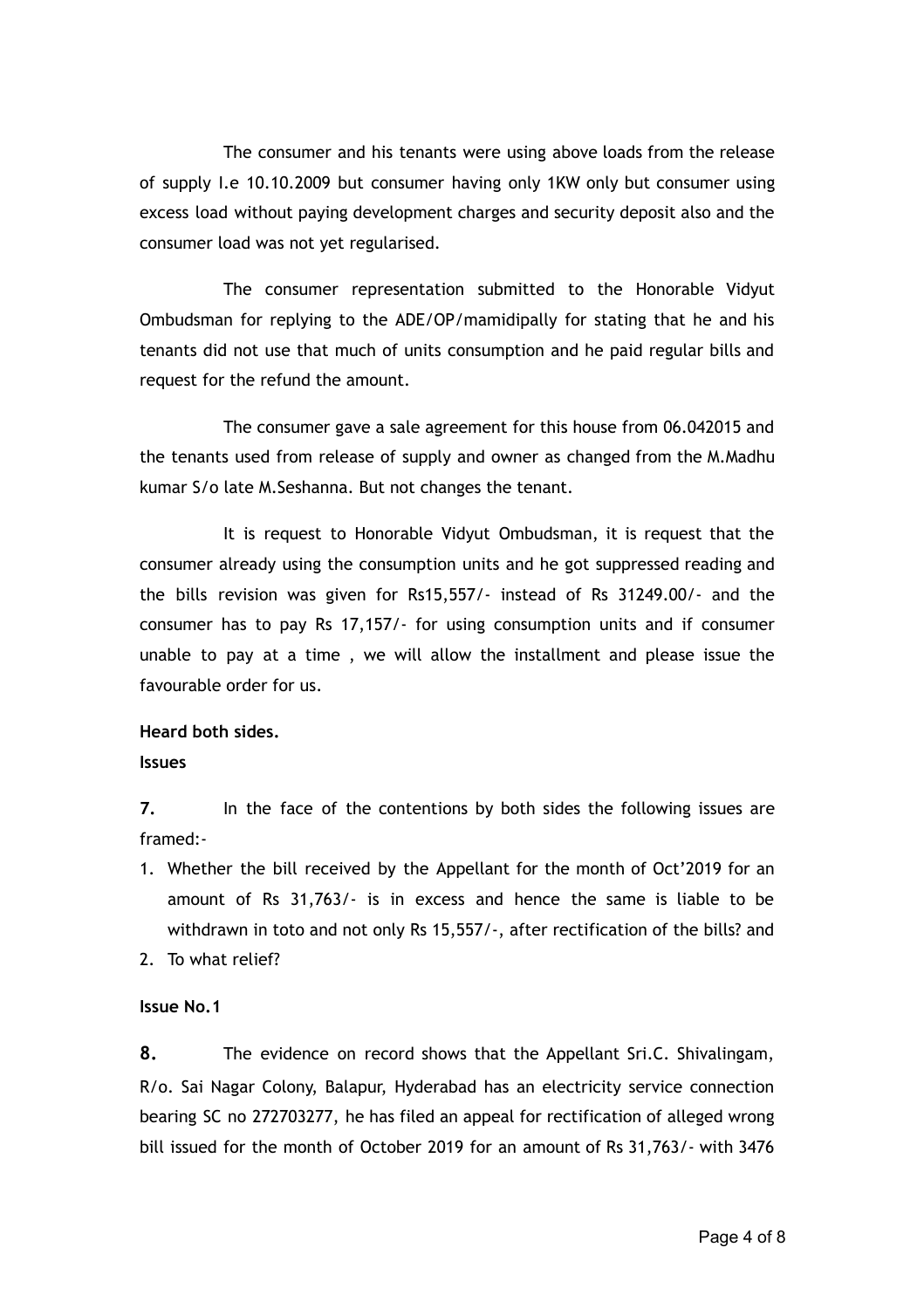units. The Appellant claimed that on an average he is paying bills regularly at Rs 450/- for each month, since he purchased the house in may 2015. That on complaint of abnormal bill the AE has proposed for testing towards accuracy of the meter, later found that the meter is working normally. That he is not satisfied with the test results of the meter and questioned how in a month 3476 units can be consumed, whereas his last four months bill was around Rs 200/- for each month. That he is not satisfied even with the revision of bill from Rs 31763/- to Rs 17157/- since he is paying the bills regularly, he is not a defaulter.

**9.** On the other hand the Respondent no 2, ADE/OP/Mamidipally, held that the meter was already tested in the MRT lab on Dt 27-7-2019, in the presence of the appellant and the testing results show that the meter is working normally as per the load. He has also admitted that the October month bill issued is abnormal and thereby revised the bill to an amount of Rs 17,157/- duly withdrawing Rs 15557/-. Further submitted that as per CGRF instruction the old meter was replaced on 7-11-2019.

**10.** Through rejoinder the appellant claimed that, when he had purchased the house there were no dues pending and no dispute, that the house was vacant for 5 months from july 2015 to nov 2016, in view of vacated house by the tenants. And also the last 3 months consumption are below 100 units i.e 80,65 and 72 units. That there is no mistake from his side, he is paying the bills regularly and that visited each and every office but could not get justice.

**11.** The Respondents through their written arguments through the Respondent No.3, i.e. AAO/ERO/Kandukur stated that as per the report of the AE/OP/Pahadi Sharif the load particulars of the Appellant are as follows:-

> Tube lights 6 No X 40W =240 W Fridge 1 No X 180 W=180 W A.C 1 No X 1000W=1000W Fans 2 No X 60 W=120 W Mixture 1 No X500W=500W Bore water 1 No X 760=760W Sump motor 1 No X200w=200W Total=3000 Watts.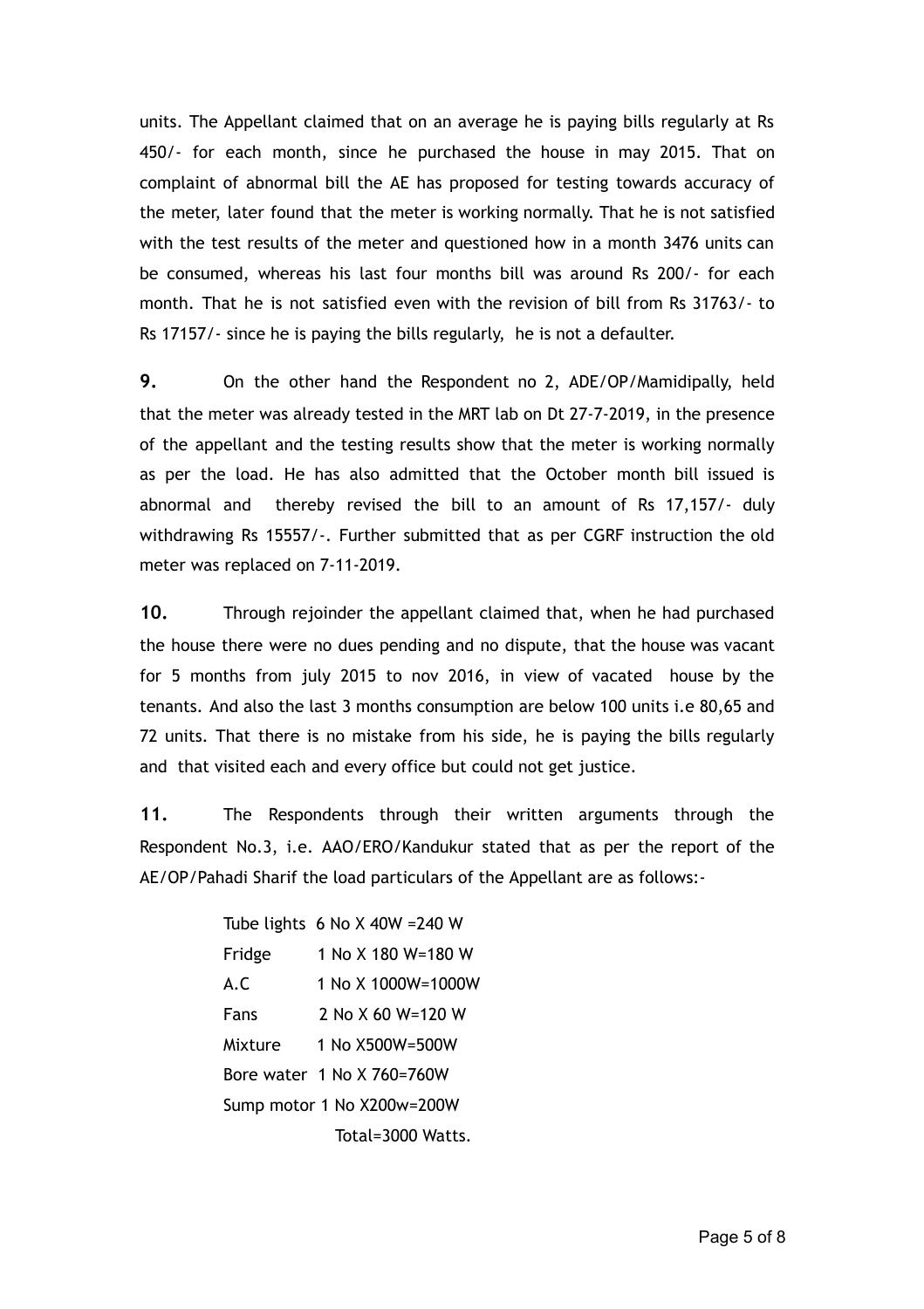and alleged that the contracted load of the Appellant is 1 KW, but the Appellant is using the excess load without paying any Development Charges or Security Charges and also not regularising the load. The consumption on the Appellant's service connection shows that there is no change in the consumption of the power supply before and after the purchase of his premises from Sri. M. Madhu Kumar in the year 2015 as the same tenants continued in the premises even after the purchase of the premises by the Appellant.

**12.** A perusal of the submissions of the Respondents go to show that in spite of their contentions, they have admitted that the Appellant abnormally received huge bills for an amount of Rs 31,763/- showing the consumption as 3476 units in the month of Oct'2019 and that the same can only be termed as abnormal bills, but they have also contended that the accuracy of the meter of the Appellant was addressed as the same was tested in the MRT lab on 27.07.2019 and the result showed that the meter was normal. Hence attributed the abnormalcy in the bills to the admitted fact by the Appellant that the meter was situated inside their premises and the door was locked most of the time, as such claimed that the actual readings could not have been taken by the meter reader and the Respondents have not taken the necessary action as required under Clause 7.1.4 and Clause 7.4 of GTCS for taking actual readings in view of the non accessibility of the meter and if the same was taken the present situation would not have araised. They contended that the meter reader has issued fictitious readings and as such the service was billed accordingly, resulting in accumulation of all the consumption in one month. Hence the same was revised from Sep'2016 to Oct'2019 and an amount of Rs 15,557/- has been withdrawn and as such the Appellant was asked to pay the balance amount of Rs 17,157/- (i.e. Rs 31,763/ less Rs 15,557/-) but still the Appellant is not satisfied and is demanding for withdrawal of the entire amount.

**13.** The entire averments of both sides clearly shows that the service connection provided to the Appellant was functioning normally as per the report of the MRT lab but yet the Appellant has been issued a bill for abnormal consumption. The evidence on record shows that the bills for abnormal consumption was issued because of the fact that the meter of the Appellant was situated inside the Appellant's premises and the meter reader was issuing fictitious readings and thus when the actual reading was taken the same resulted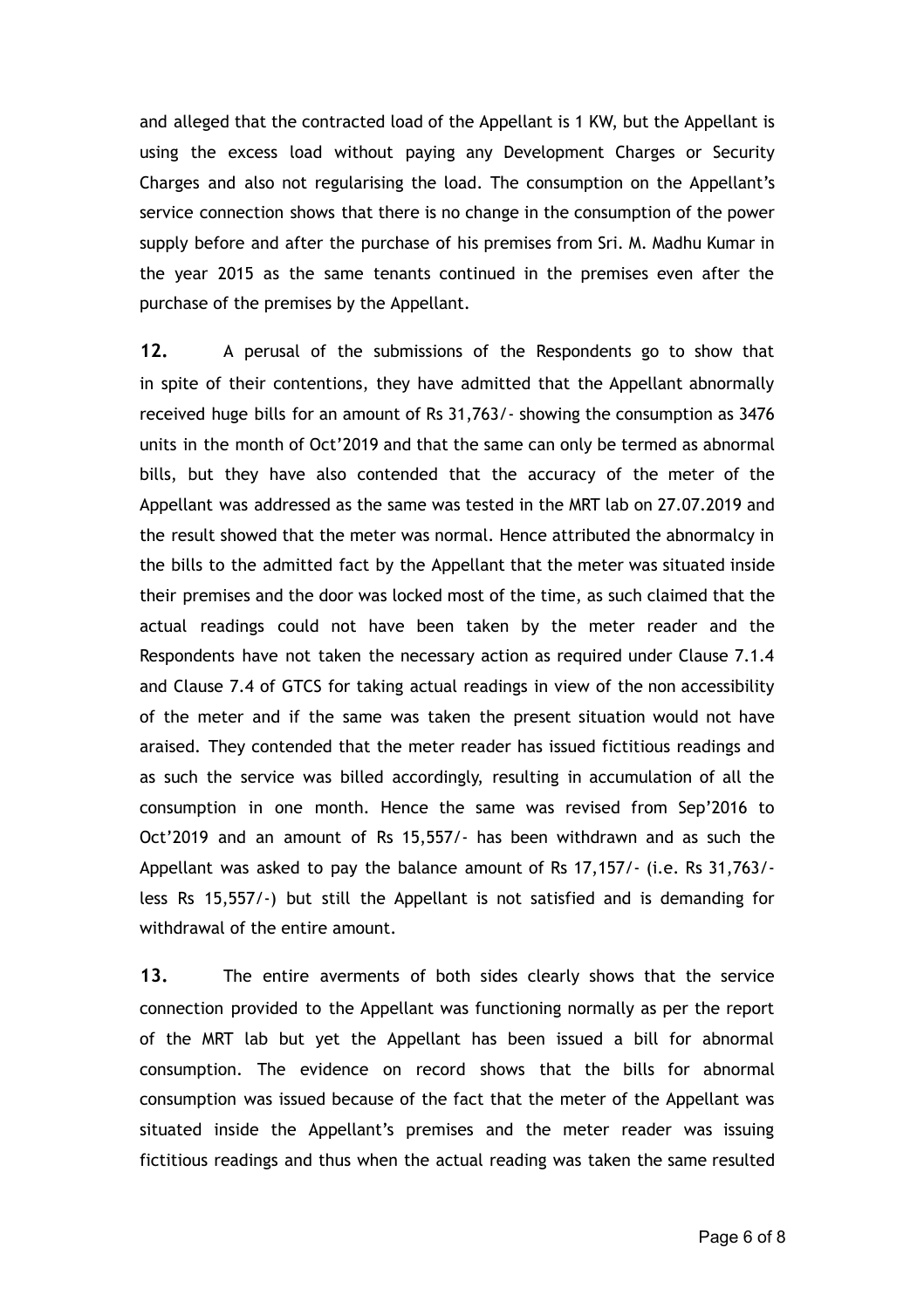in huge amount. The said fact goes to show that there was a lapse on the part of the Appellant when the meter is inside his premises making it not accessible to the meter reader and there was also a lapse on the Respondents for not issuing notice to the Appellant under Clause 7.4 of the GTCS asking him to make the meter accessible to them. However the Respondents have rectified the said abnormal bills by taking into actual consumption during the period from Sep'2016 to Oct'2019 and found that an amount of Rs 15,557/- has been excessively billed. Hence in the said circumstances the Appellant is bound to pay the charges for the actual consumption on his meter and hence he is liable to pay Rs 17,157/- as claimed by the Respondents. The Respondents clearly explained that they have duly apportioned the total recorded consumption from Sep'2016 to Oct'2019 which works out to 7469 units for 38 months resulting in an average of 196.55 units consumption per month. Hence the contentions of the Appellant that since they have consumed below 100 units per month and as such the same shall be taken as reference for revision of past three years bills keeping aside the recorded consumption in the meter does not hold good. As admittedly the units recorded in the meter cannot be questioned when the meter is found to be normal after the test in the MRT lab. And as such the contentions of the Appellant to withdraw even the balance amount of Rs 17,157/- in spite of withdrawing Rs 15,557/- , cannot be accepted. Hence decides this issue against the Appellant.

#### **Issue No.2**

14. In the result the Appeal is dismissed, but keeping in view the hardship expressed by the Appellant, the balance amount of Rs 17,157/- is directed to be paid by the Appellant in 3 equal installments starting from the month of February'2020.

TYPED BY Office Executive cum Computer Operator, Corrected, Signed and Pronounced by me on this, the 3rd day of February'2020.

**Sd/-**

#### **Vidyut Ombudsman**